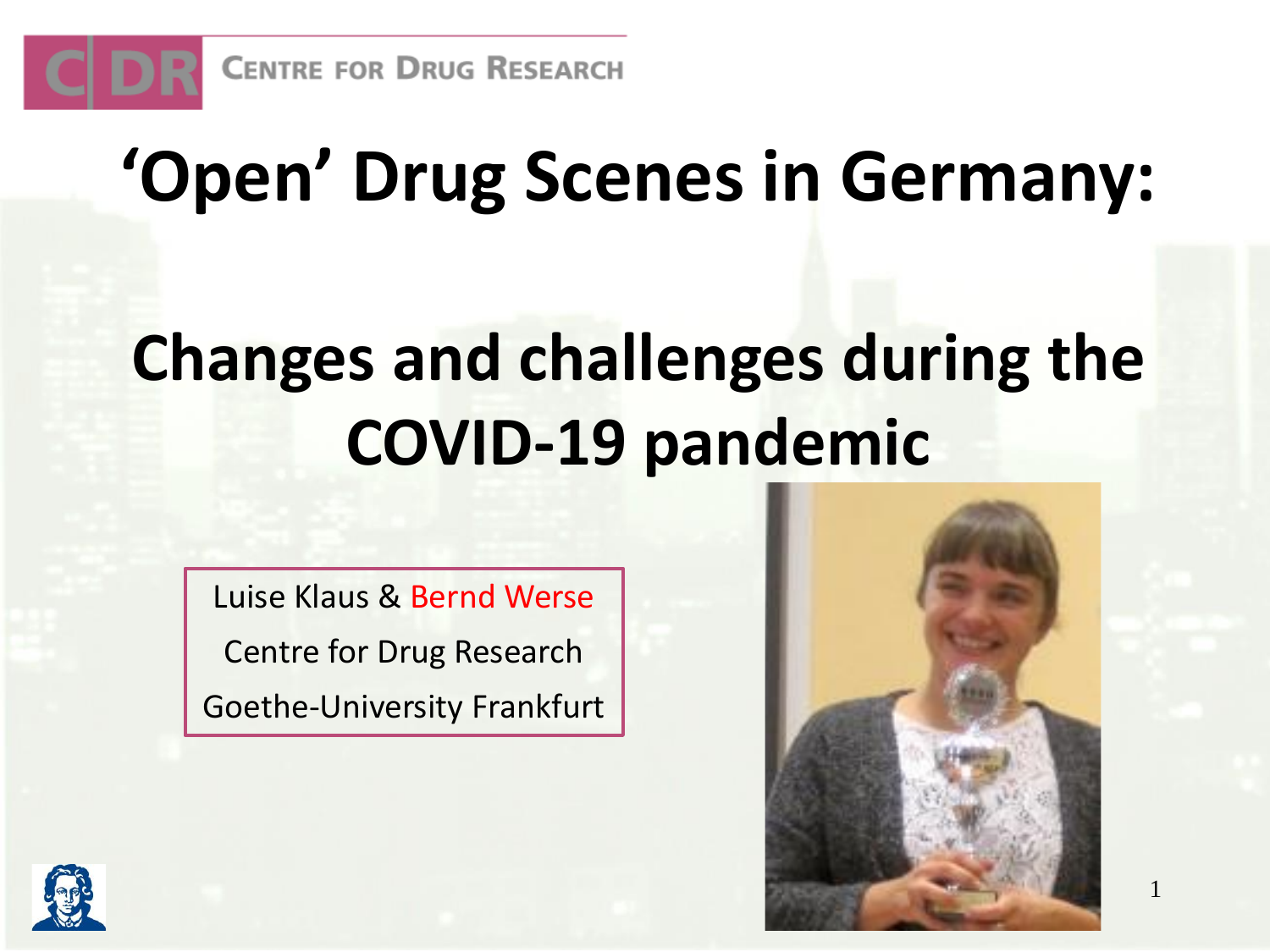#### **Coronavirus and drug treatment – German context**

- (soft) lockdown due to the coronavirus in Germany started mid-March 2020 and last till mid-April
- until today there are restrictions, during the summer a huge part of social life took part in urban spaces (public places, parks, riverside…)
- situation of , open' drug scenes and homeless people in Germany were discussed in the media  $\zeta$ , how to stay home, if you have no home?")
- new take-home regulation of opioid substitution treatment because of corona restrictions

21. März 2020, 10:51 Uhr Gesundheit - Frankfurt am Main

#### **Drogenhilfe und Prostitution: Bahnhofsviertel im Krisenmodus**



Gähnende Leere herrscht am Abend im Frankfurter Bahnhofsviertel. Foto: Arne Dedert/dpa/Symbolbild (Foto: dpa)

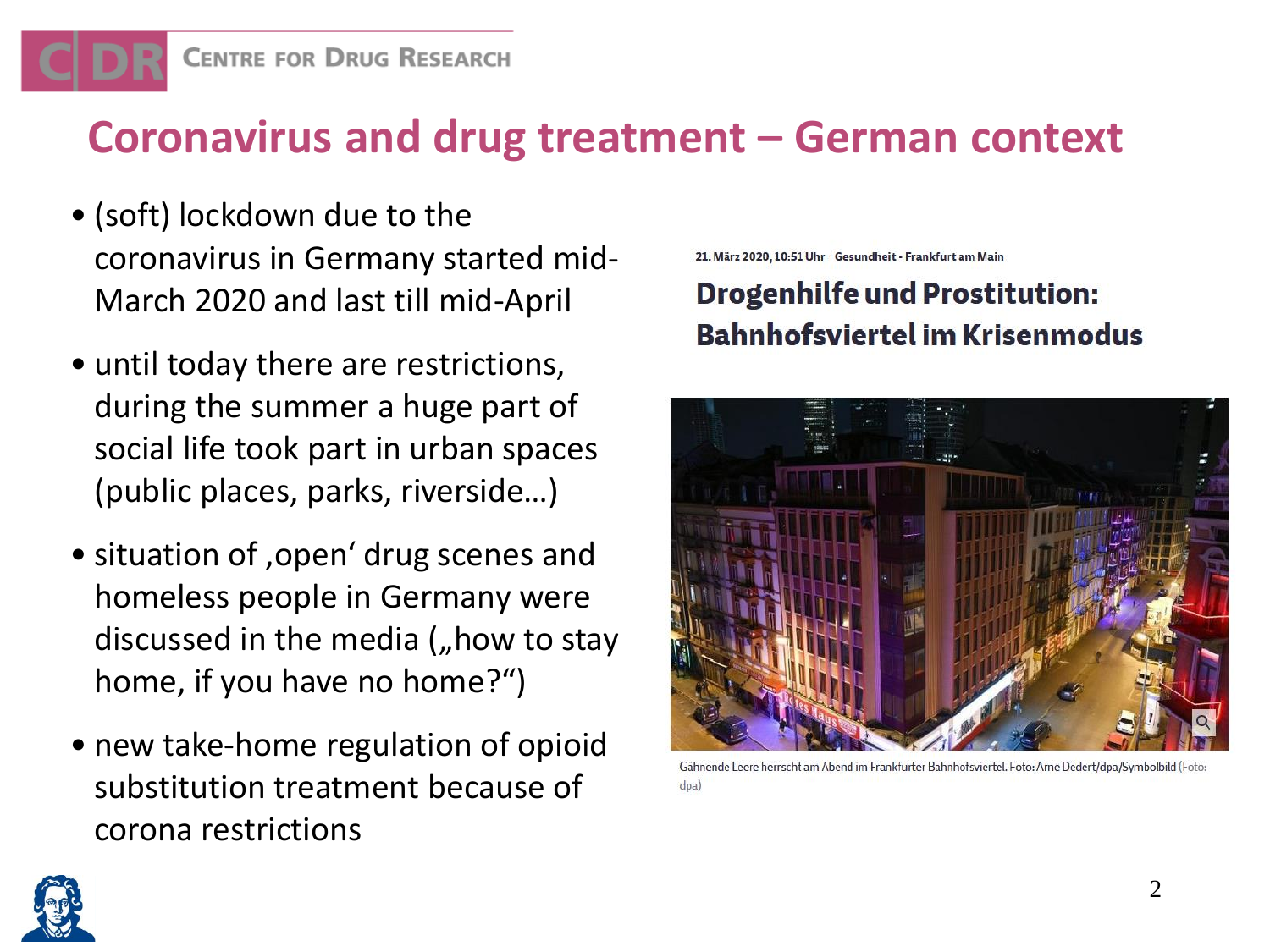

#### **Aims and purpose of the study**

- research study started end-March
- aim: start to document the situation as long as it is urgent
- both the situation of drug users and (especially low-threshold) drug services
- publishing interim reports

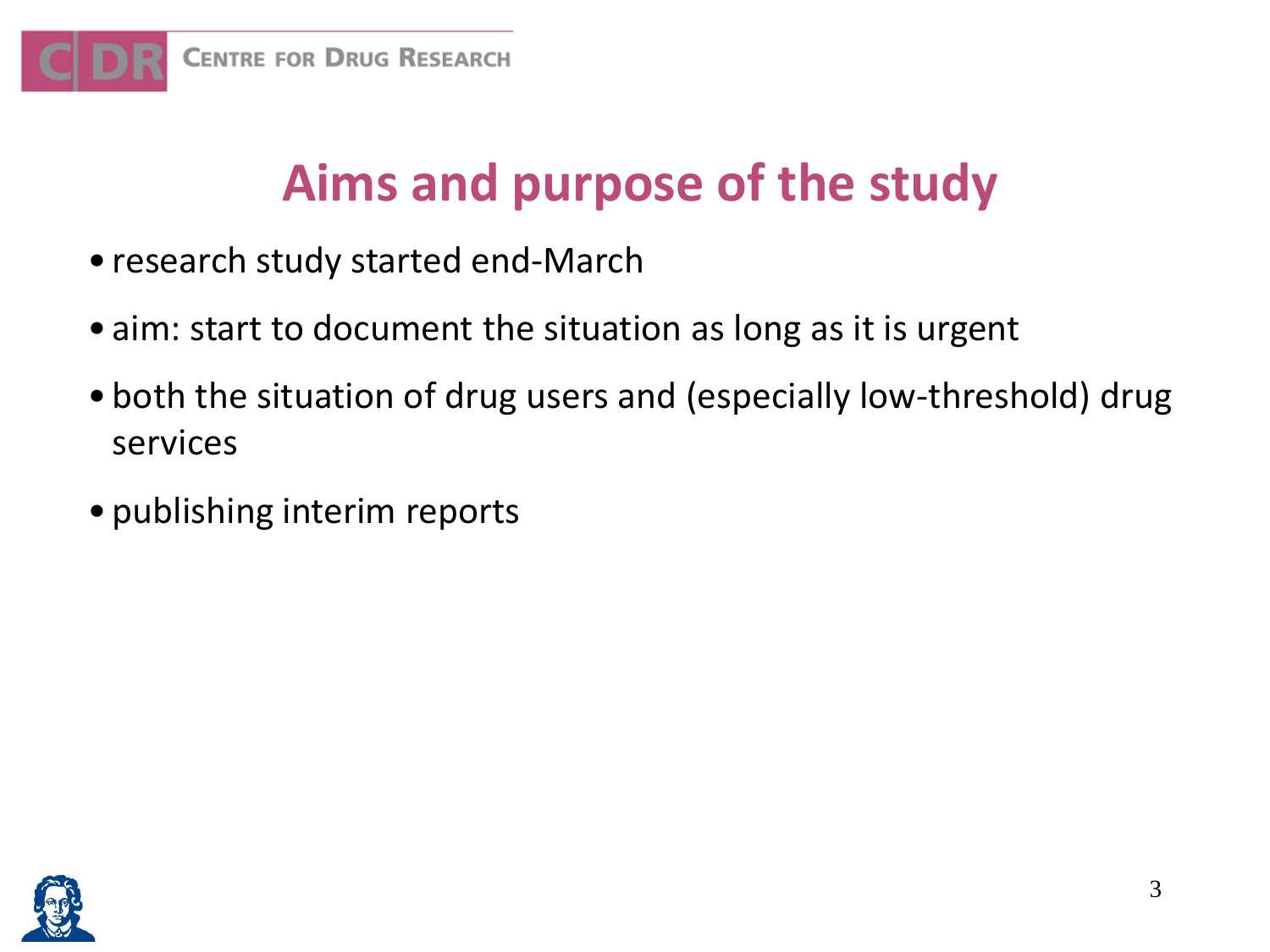

#### **Methodology**

- Qualitative online survey
- allows exploration of the situation as well as some quantifications, regional differences, etc.
- target group: employees of (mainly low-threshold) drug services in Germany working with people who use 'hard drugs' in a compulsive way; particularly those with frequent client contact
- possibility to participate via email, text or voice message (WhatsApp, Signal, Telegram)
- call with key questions posted online; promotion via social media, mailing lists, professional societies, etc.
- anonymity of people and cities

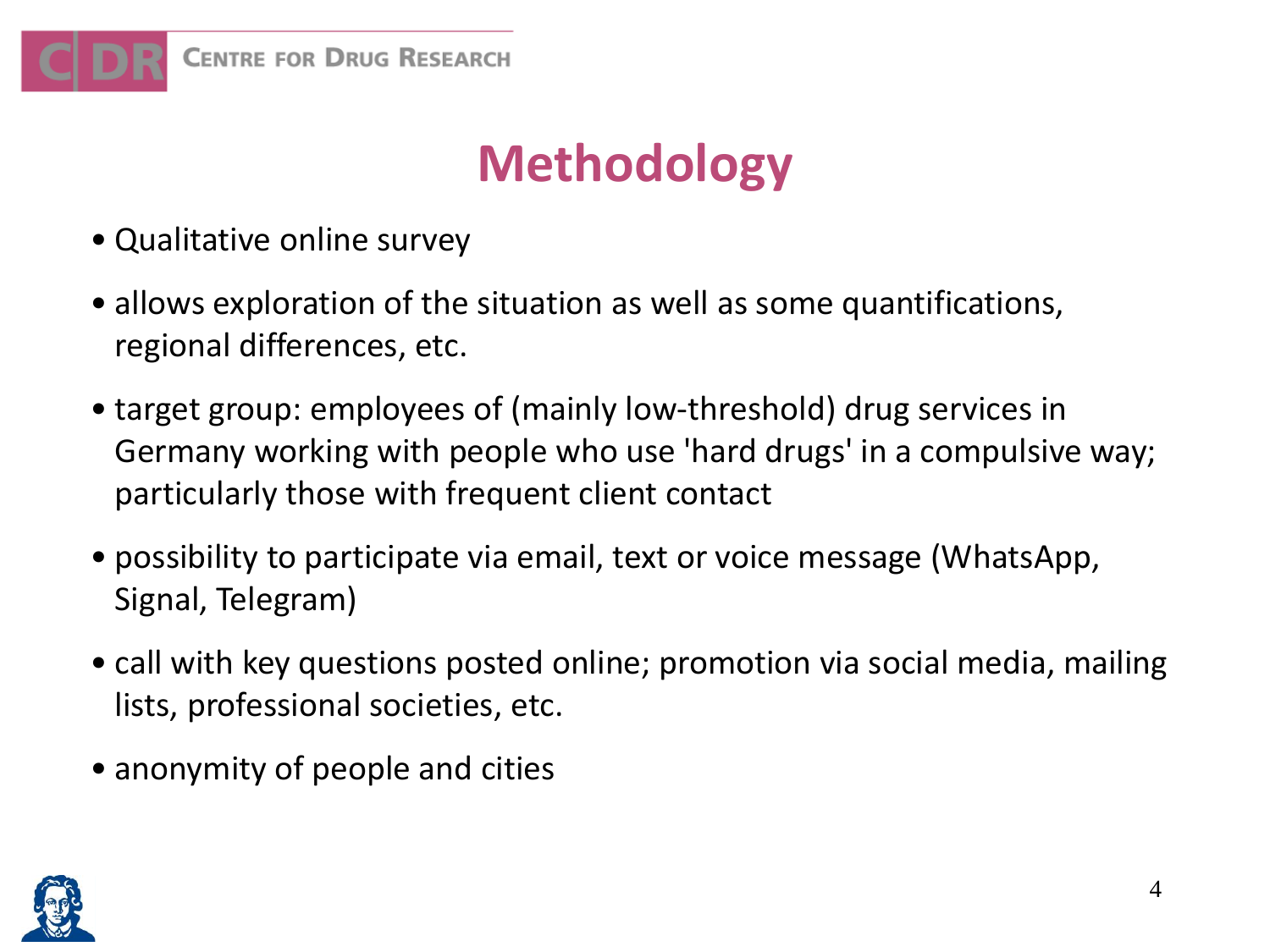

#### **Sample**

- until end of August: 56 reports from 27 cities; mostly from bigger metropolis, but also smaller towns
- regional focuses: South Germany and Hesse; rather underrepresented: East and West Germany
- •mostly low-threshold drug services, as well as advice centres, outreach social work, substitution doctors
- a few cities or locations with multiple responses, otherwise mostly just one report

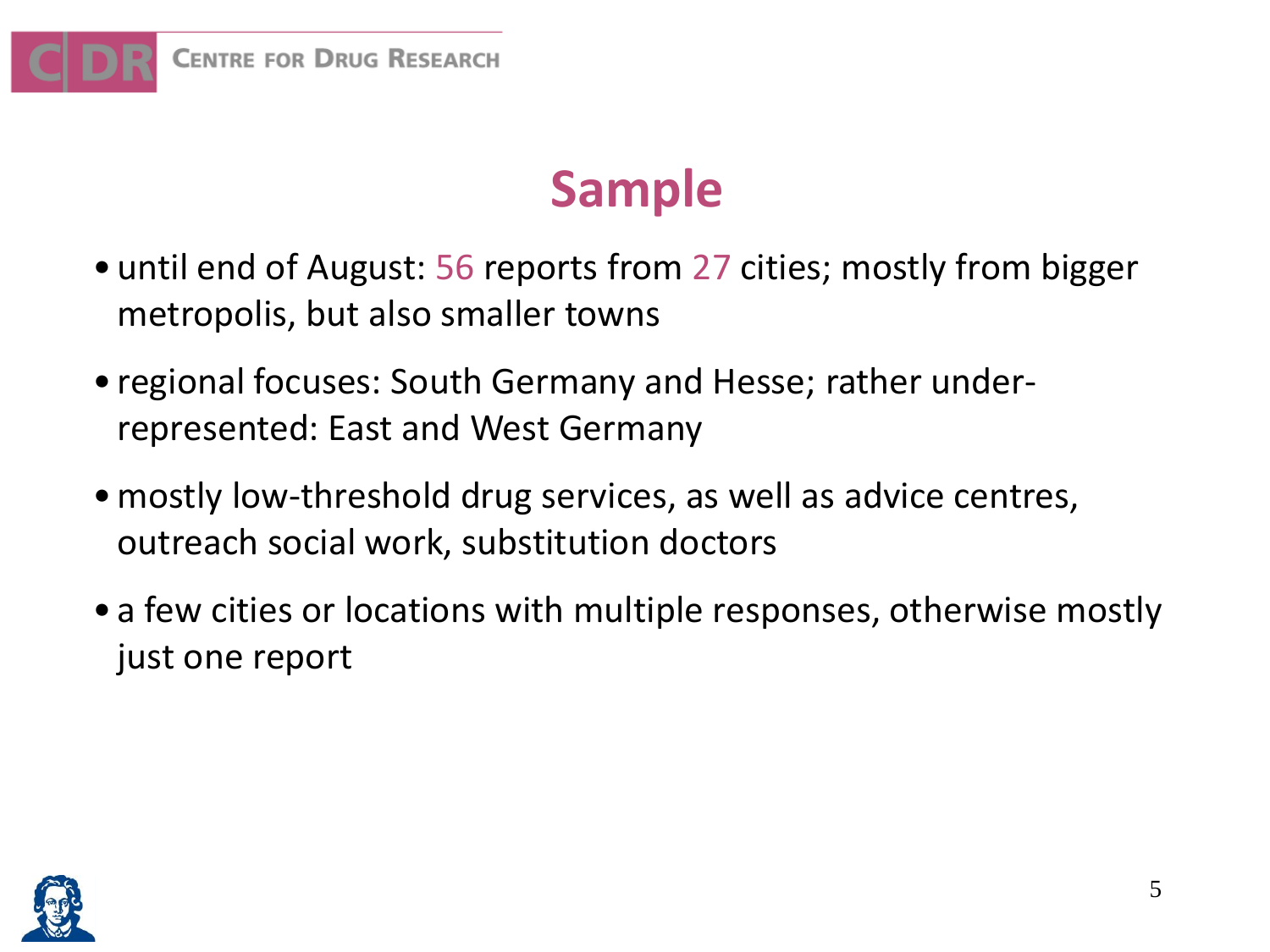#### **Atmosphere and cases of infection**

- initially: mostly bad/ anxious mood;
- later: different opinions regarding Covid-19, similar to the rest of the population:

*"... Everything, from people who are annoyed and aggressive, more like corona-denying conspiracists, who just don't think it's okay, that some offers are not taking place to the usual extent [...] to people who are super grateful and are cordial for all offers of help. "*

•Only one case of infection was reported within a drug scene, some suspected cases

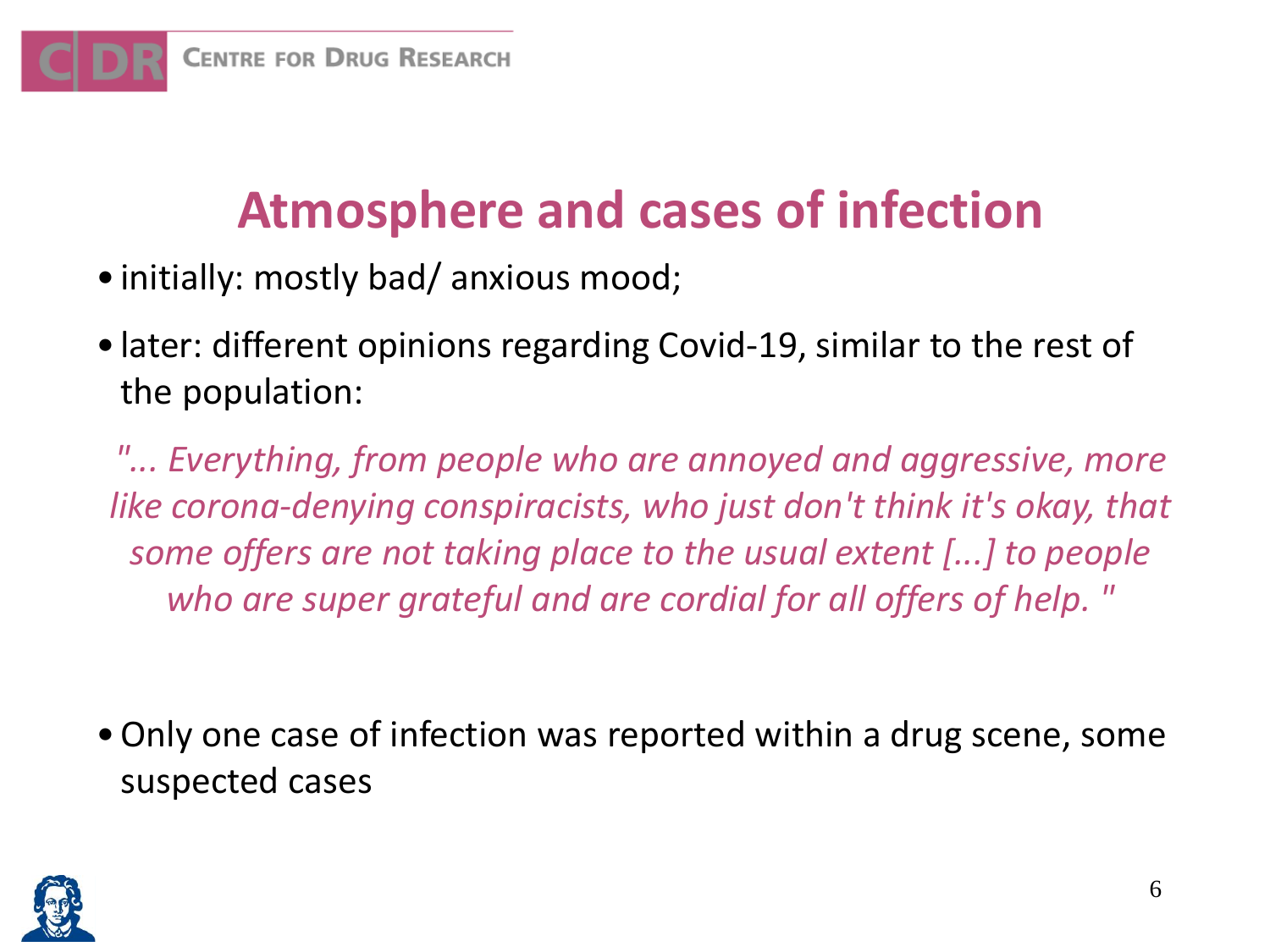

#### **Financial situation and drug market**

- •most problematic: financial situation, "making money" (begging, collecting of deposit bottles, prostitution, drug dealing, shoplifting etc.)
- initially: willingness to donate; donation fences
- common drugs a little more difficult to obtain, mainly because a lack of dealers in public
- majority of employees reported slight increase of drug prices
- ➢especially benzodiazepines and illegally traded opioid medications

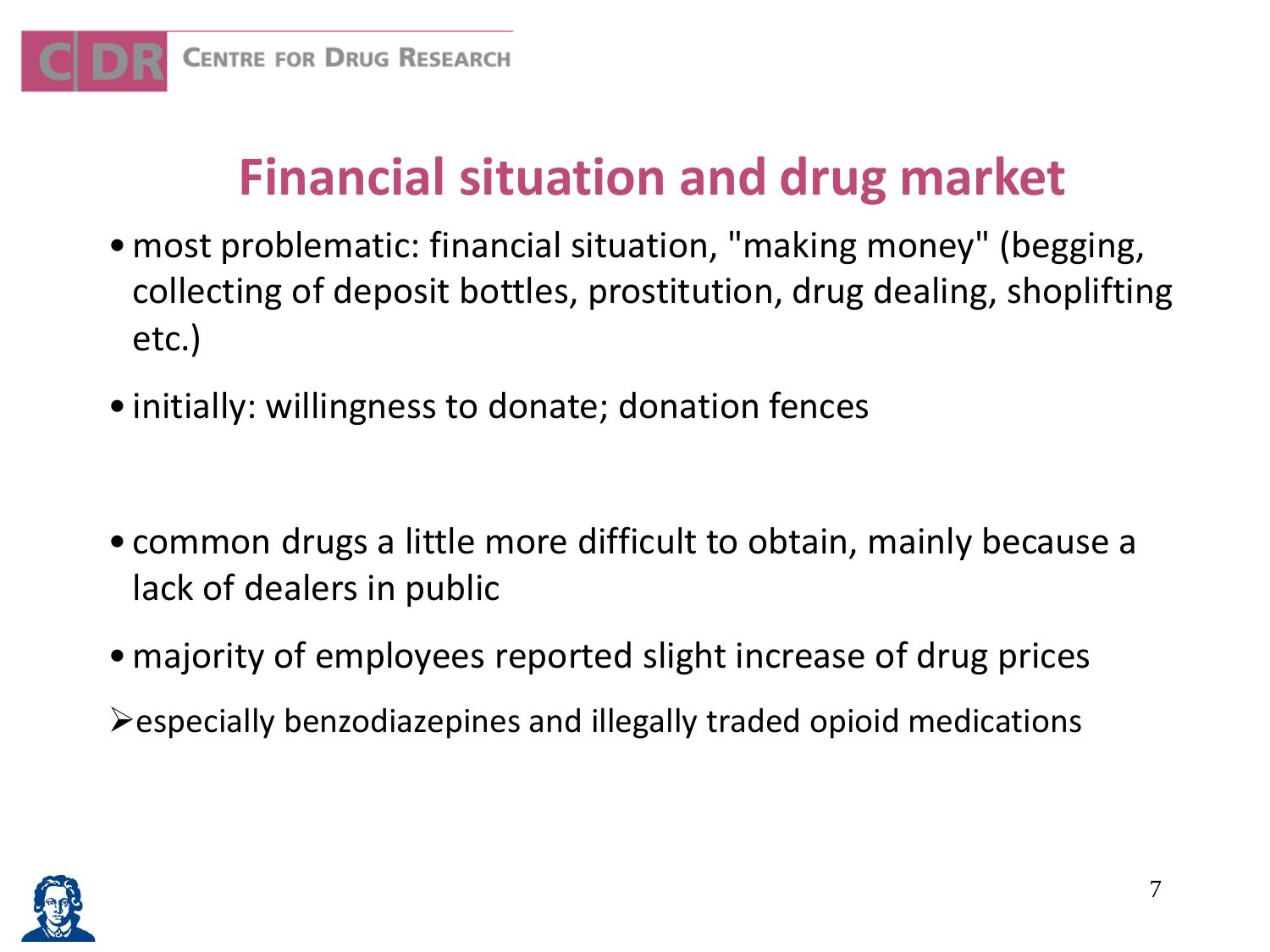## **Situation of drug services**

#### • **emergency mode:**

- ➢ initially almost all offers of low-threshold services have been closed down
- $\triangleright$  exception: drug consumption rooms (new distancing rules)
- $\triangleright$  mobile offers for exchange of syringes, eating, hygiene options
- ➢ outreach social work continued
- $\triangleright$  consulting services via phone, partly creative solutions
- initially: great shortage of masks; was fixed within about 3 weeks
- during relaxation of restrictions: gradually resuming of offers
- employees complained about lack of personal contact

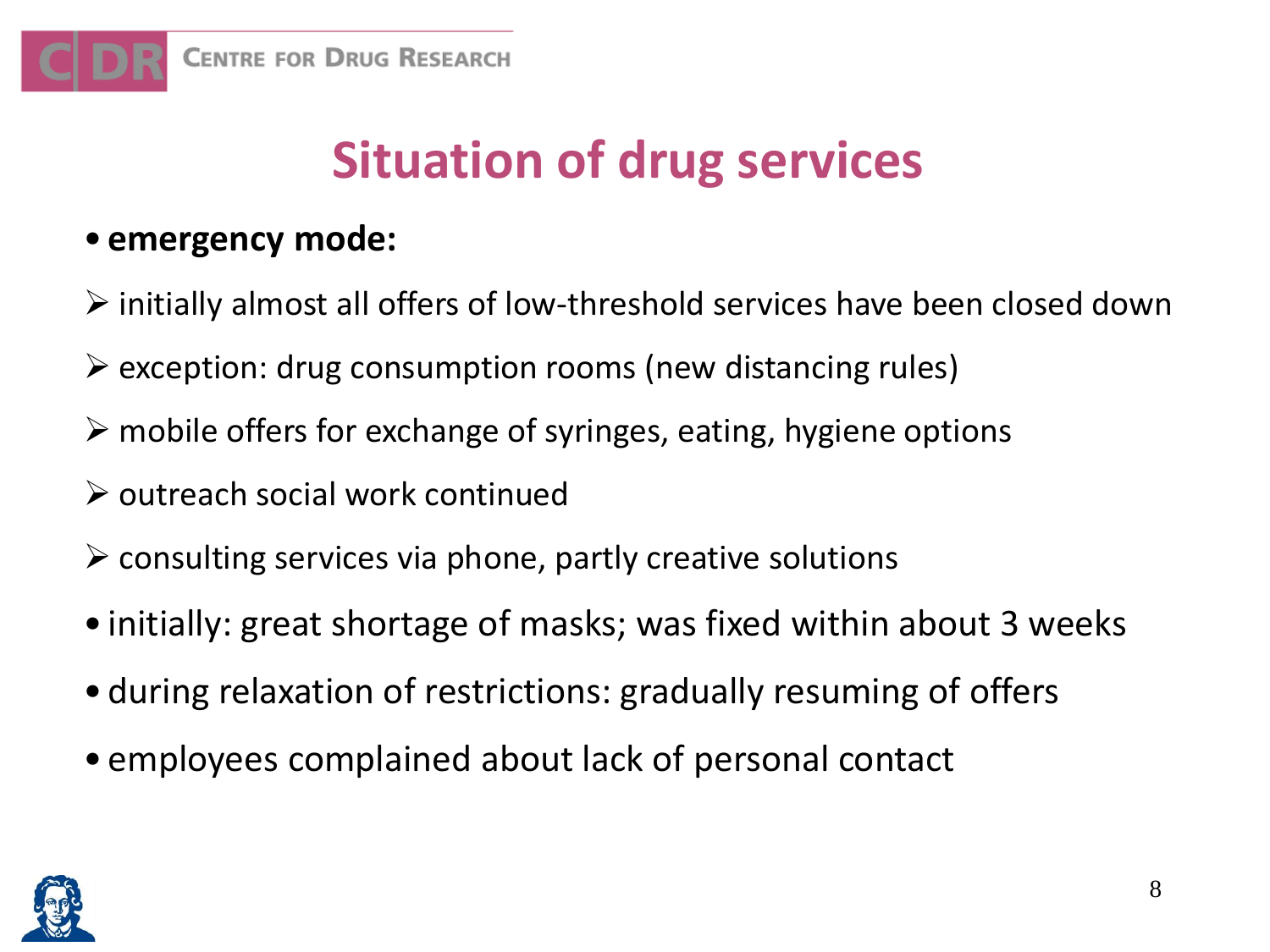### **Substitution treatment**

- recommended take-home regulations: mostly implemented quickly, especially for "stable" clients
- since relaxation of restrictions: take-home remains easier in around half of the cities; over all good experiences were made
- in some cases, take-home regulations have already been reduced: users *"can't handle it"; "emergency stock"* + resale on illicit market
- in general: illicit trade with substitution drugs seems to have increased – who are the buyers?

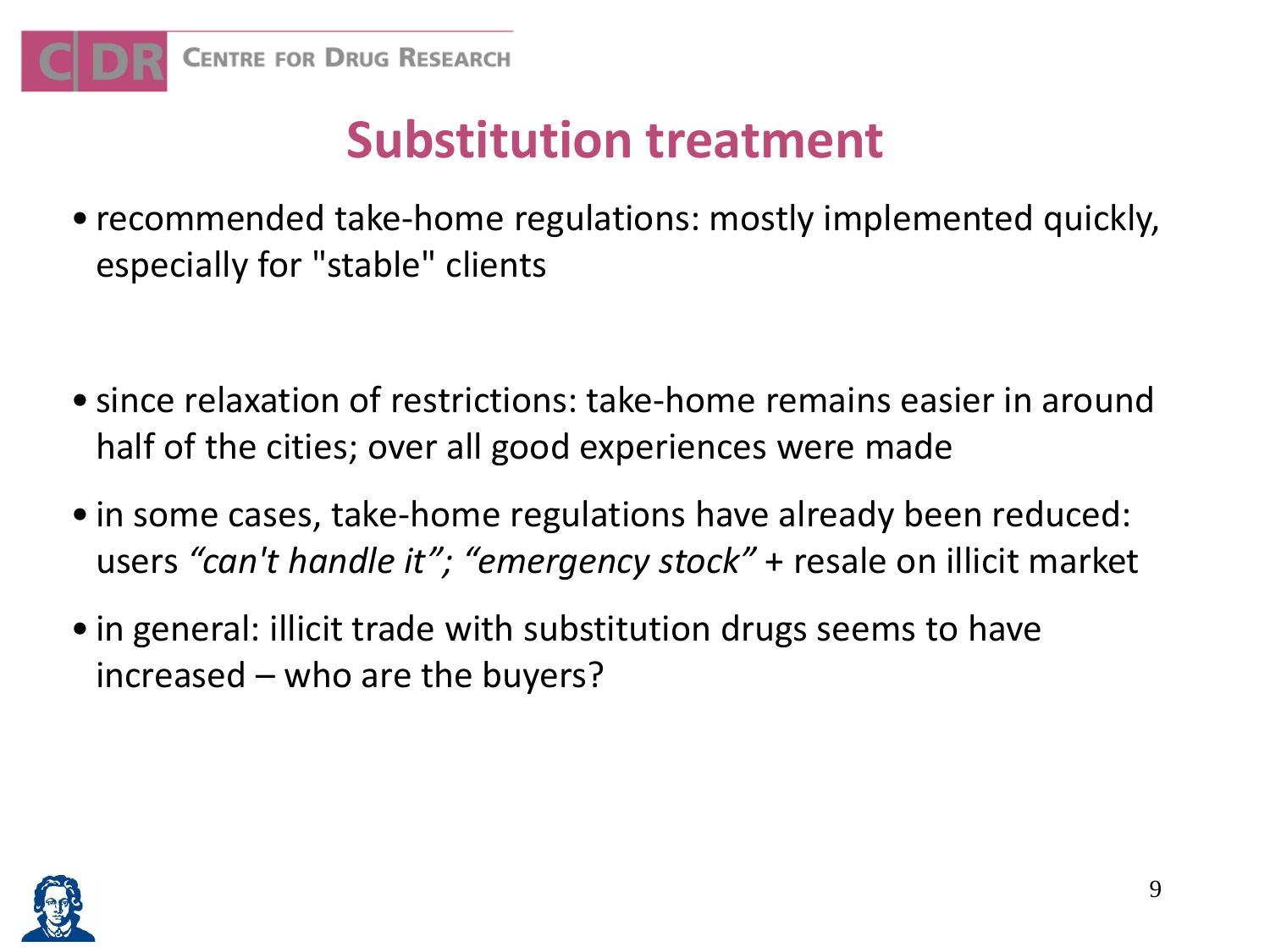

#### **Public space and homelessness**

- in some cities local policy reacted quickly and provided new shelters
- Elsewhere, problems have worsened significantly
- $\triangleright$  some clients preferred to stay in public space
- overall lower presence of the scene in public
- but also increase of (perceived) public presence: because of closing of drug services and much less people around in public

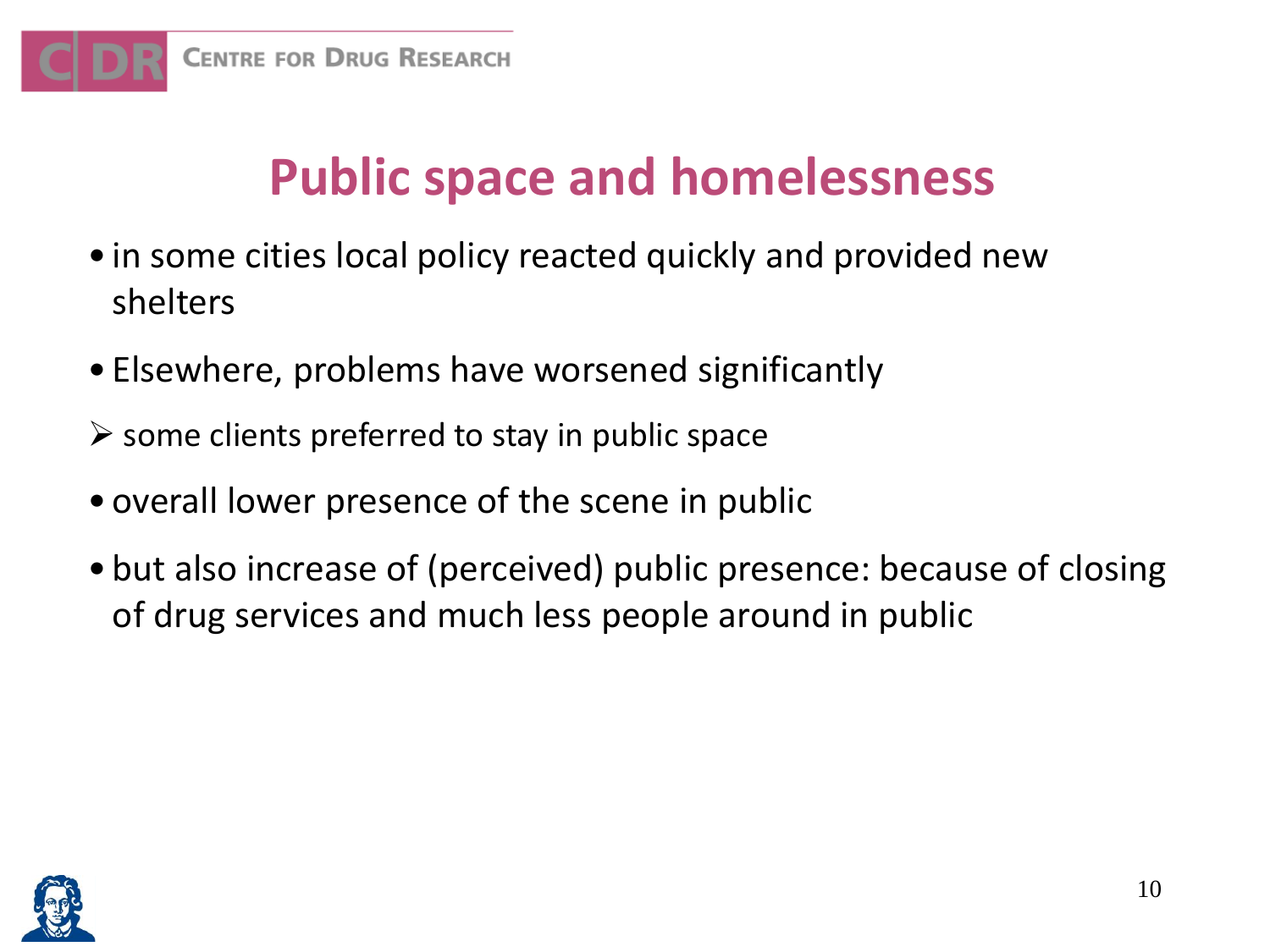

## **Particular problems among special groups of PWUD**

- women
- $\triangleright$  reduced hygiene possibilities
- $\triangleright$  ban of prostitution
- people who face psychological problems
- homeless people
- people without a German citizenship

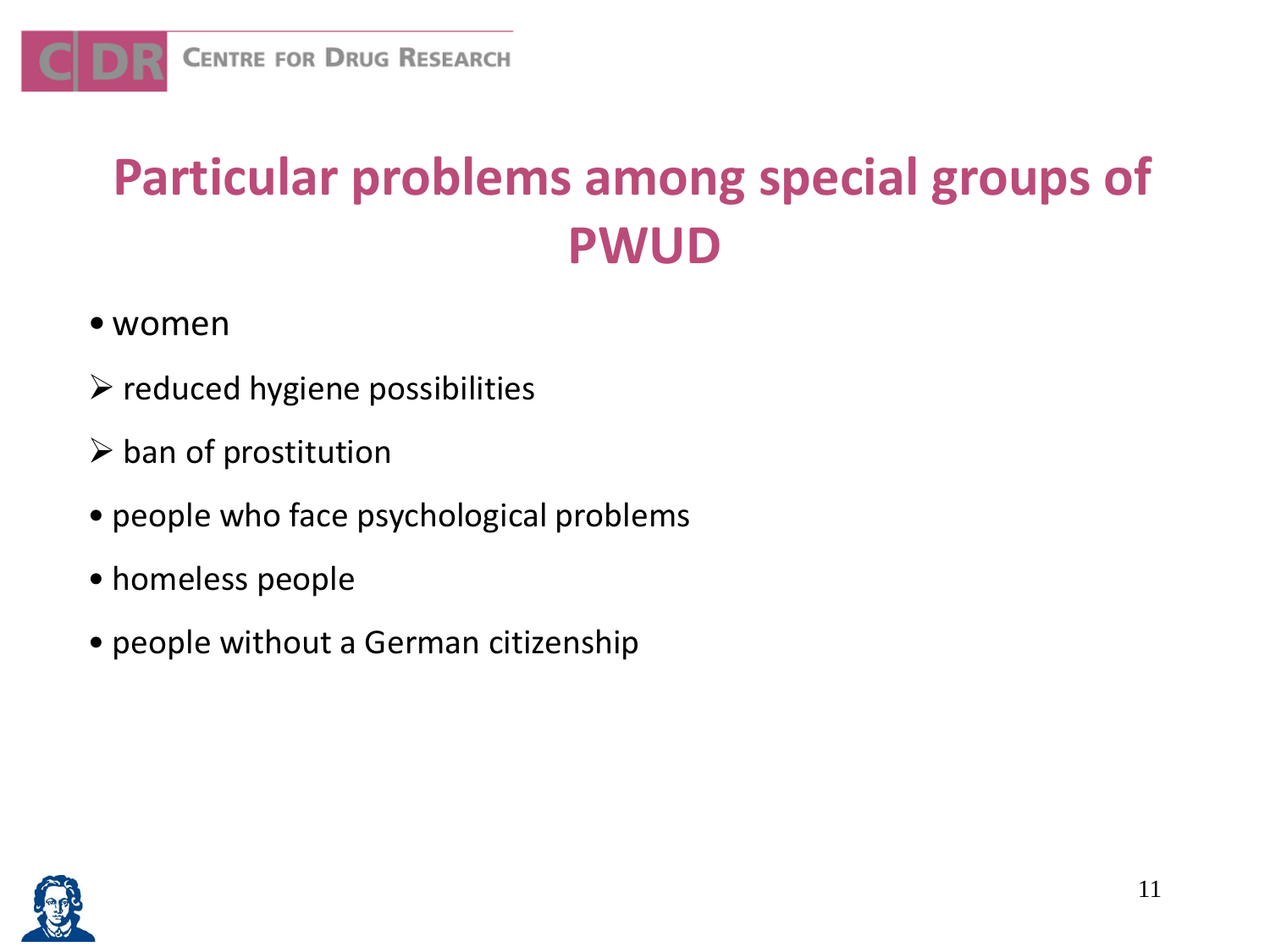

#### **Discussion**

- both everyday life of drug users and work of drug services severely impaired
- differences depending on cities and regions
- "new" topic that came up: illicit trade of opioid substitution drugs
- drug services often reacted flexibly, especially at the beginning of lockdown measures
- in some cases, the wish for less bureaucratic cooperation between services and local offices was expressed

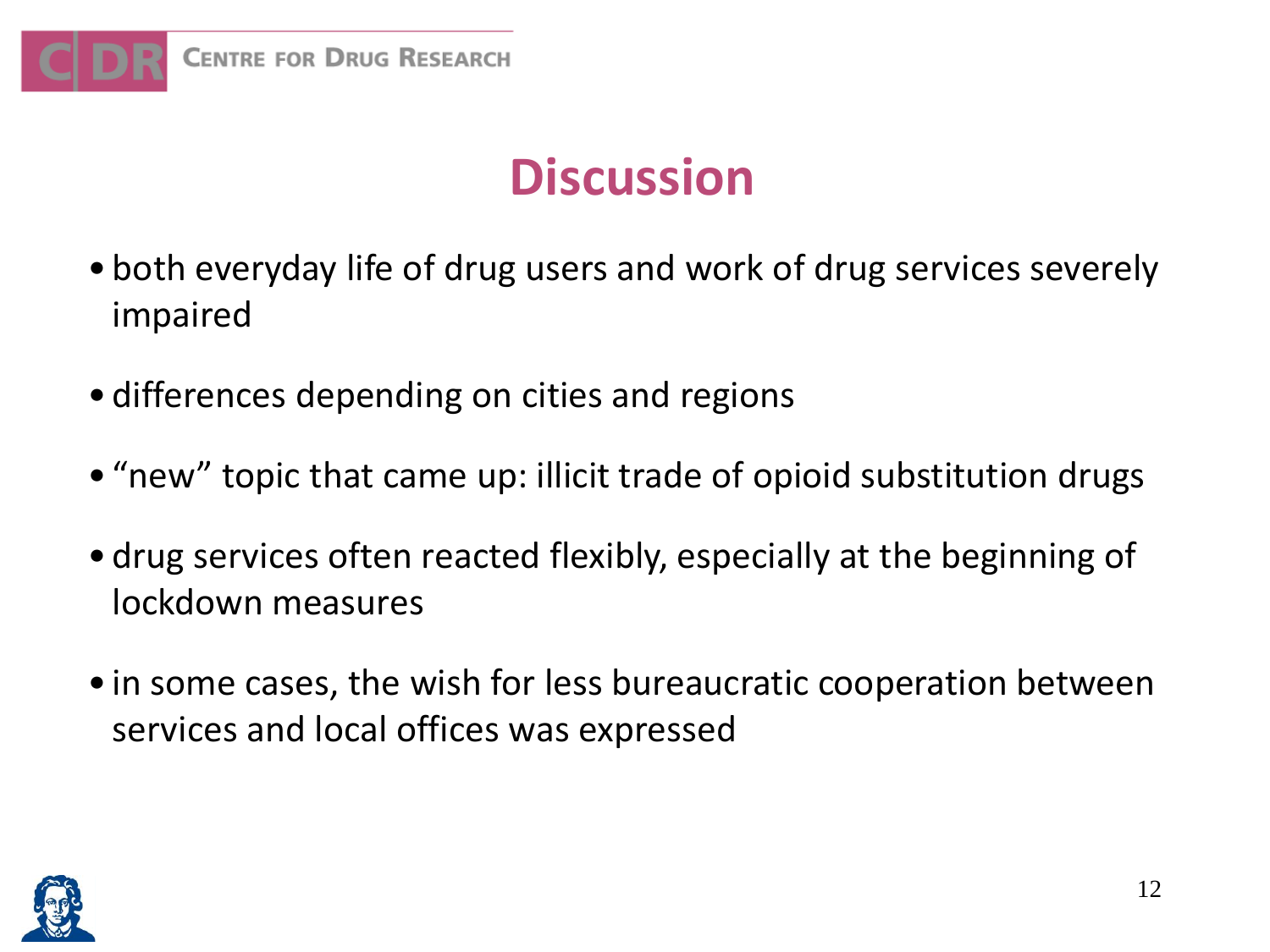

#### **European Dimension**

- comparable studies in other countries?
- already in Germany there are a lot of regional differences, comparison to other European countries is needed
- long-term effects (positive as negative) of the corona crisis in context of European drug scenes?